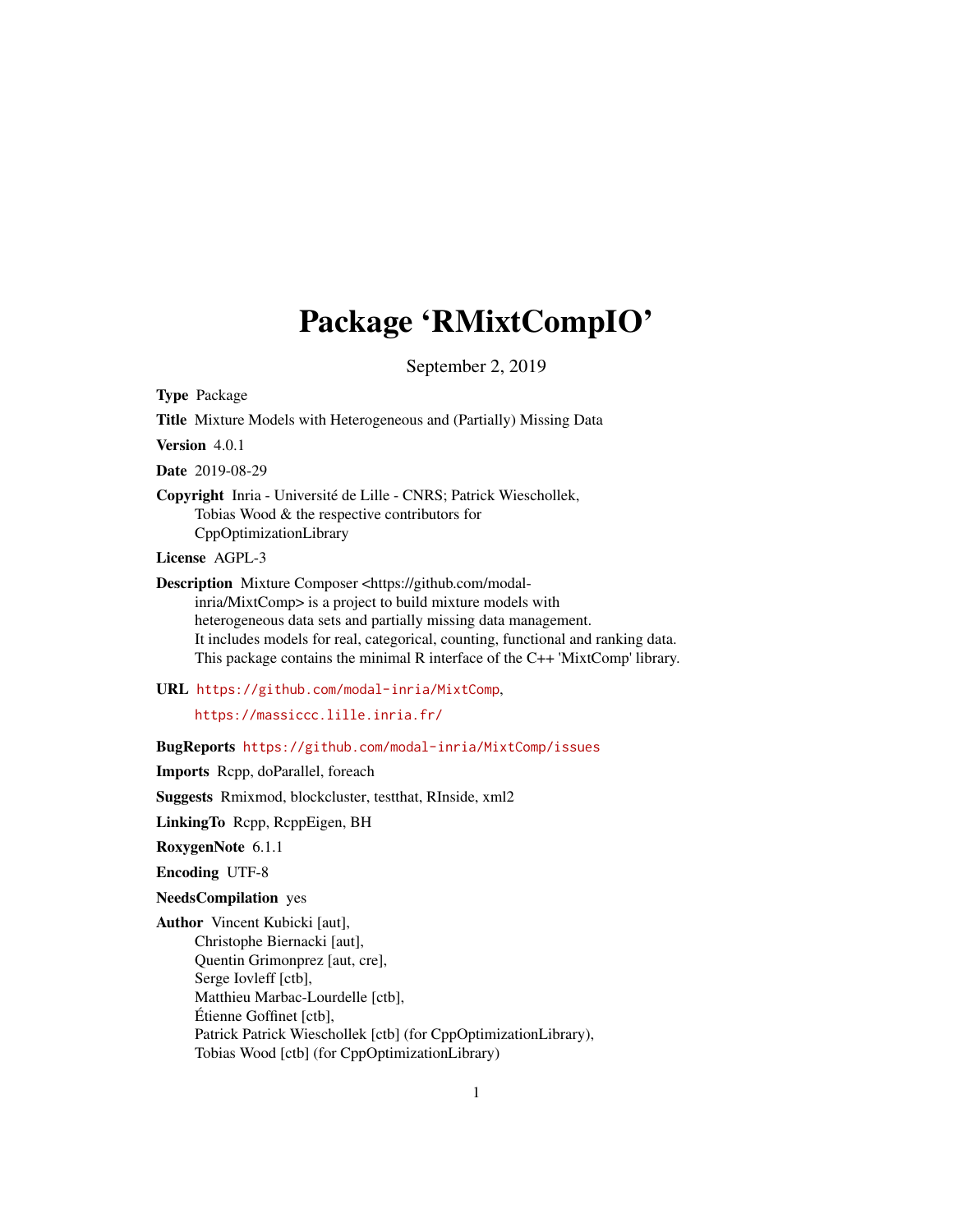Maintainer Quentin Grimonprez <quentin.grimonprez@inria.fr> Repository CRAN Date/Publication 2019-09-02 15:00:09 UTC

### R topics documented:

| Index |  |  |  |  |  |  |  |  |  |  |  |  |  |  |  |  |  |
|-------|--|--|--|--|--|--|--|--|--|--|--|--|--|--|--|--|--|

RMixtCompIO-package *RMixtCompIO*

#### Description

MixtComp (Mixture Composer) is a model-based clustering package for mixed data originating from the Modal team (Inria Lille).

It has been engineered around the idea of easy and quick integration of all new univariate models, under the conditional independence assumption. Five basic models (Gaussian, Multinomial, Poisson, Weibull, NegativeBinomial) are implemented, as well as two advanced models (Func\_CS and Rank\_ISR). MixtComp has the ability to natively manage missing data (completely or by interval). MixtComp is used as an R package, but its internals are coded in C++ using state of the art libraries for faster computation. This package contains the minimal R interface of the C++ library.

Online SaaS version: <https://massiccc.lille.inria.fr/>

#### Details

The main function is [rmcMultiRun](#page-2-1) that runs a SEM algorithm to learn a mixture model.

#### See Also

[rmcMultiRun](#page-2-1). Other clustering packages: Rmixmod, blockcluster

#### Examples

```
dataLearn \leq list(var1 = as.character(c(rnorm(50, -2, 0.8), rnorm(50, 2, 0.8))),
                  var2 = as.charAtacter(c(rnorm(50, 2), rpois(50, 8))))dataPredict <- list(var1 = as.character(c(rnorm(10, -2, 0.8), rnorm(10, 2, 0.8))),
                    var2 = as.charAtacter(c(rnorm(10, 2), \text{rpois}(10, 8))))model \le list(var1 = list(type = "Gaussian", paramStr = ""),
              var2 = list(type = "Poisson", paramStr = "")algo <- list(
 nClass = 2,
```
<span id="page-1-0"></span>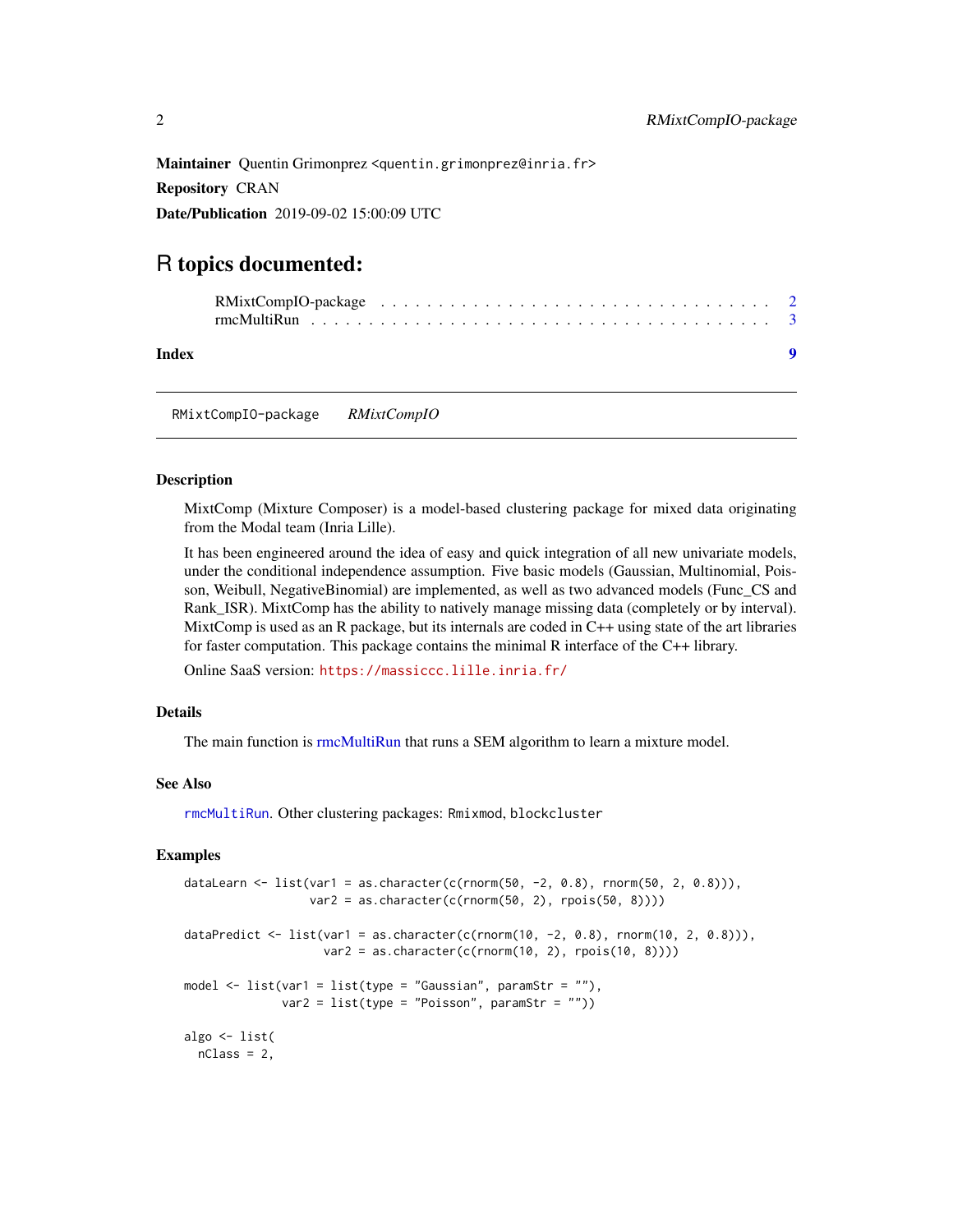#### <span id="page-2-0"></span>rmcMultiRun 3

```
nInd = 100,
 nbBurnInIter = 100,
 nbIter = 100,
 nbGibbsBurnInIter = 100,
 nbGibbsIter = 100,
 nInitPerClass = 3,
 nSemTry = 20,confidenceLevel = 0.95,
 ratioStableCriterion = 0.95,
 nStableCriterion = 10,
 mode = "learn"
\overline{\phantom{a}}# run RMixtComp in unsupervised clustering mode + data as matrix
resLearn <- rmcMultiRun(algo, dataLearn, model, nRun = 3)
# run RMixtCompt in predict mode + data as list
algofnInd = 20algo$mode = "predict"
resPredict <- rmcMultiRun(algo, dataPredict, model, resLearn)
```
<span id="page-2-1"></span>rmcMultiRun *Learn and predict a Mixture Model*

#### Description

Estimate the parameter of a mixture model or predict the cluster of new samples. It manages heterogeneous data as well as missing and incomplete data.

#### Usage

```
rmcMultiRun(algo, data, model, resLearn = list(), nRun = 1,
 nCore = 1, verbose = FALSE)
```
#### Arguments

| algo     | a list containing the parameters of the SEM-Gibbs algorithm (see <i>Details</i> ).                                                                                   |
|----------|----------------------------------------------------------------------------------------------------------------------------------------------------------------------|
| data     | a data frame, a matrix or a named list containing the data (see <i>Details Data</i> )<br><i>format</i> sections).                                                    |
| model    | a named list containing models and hyperparameters (see <i>Details</i> section).                                                                                     |
| resLearn | output of <i>rmcMultiRun</i> (only for predict mode).                                                                                                                |
| nRun     | number of runs for every given number of class. If $>1$ , SEM is run nRun times<br>for every number of class, and the best according to observed likelihood is kept. |
| nCore    | number of cores used for the parallelization of the $nRun$ runs.                                                                                                     |
| verbose  | if TRUE, print some informations.                                                                                                                                    |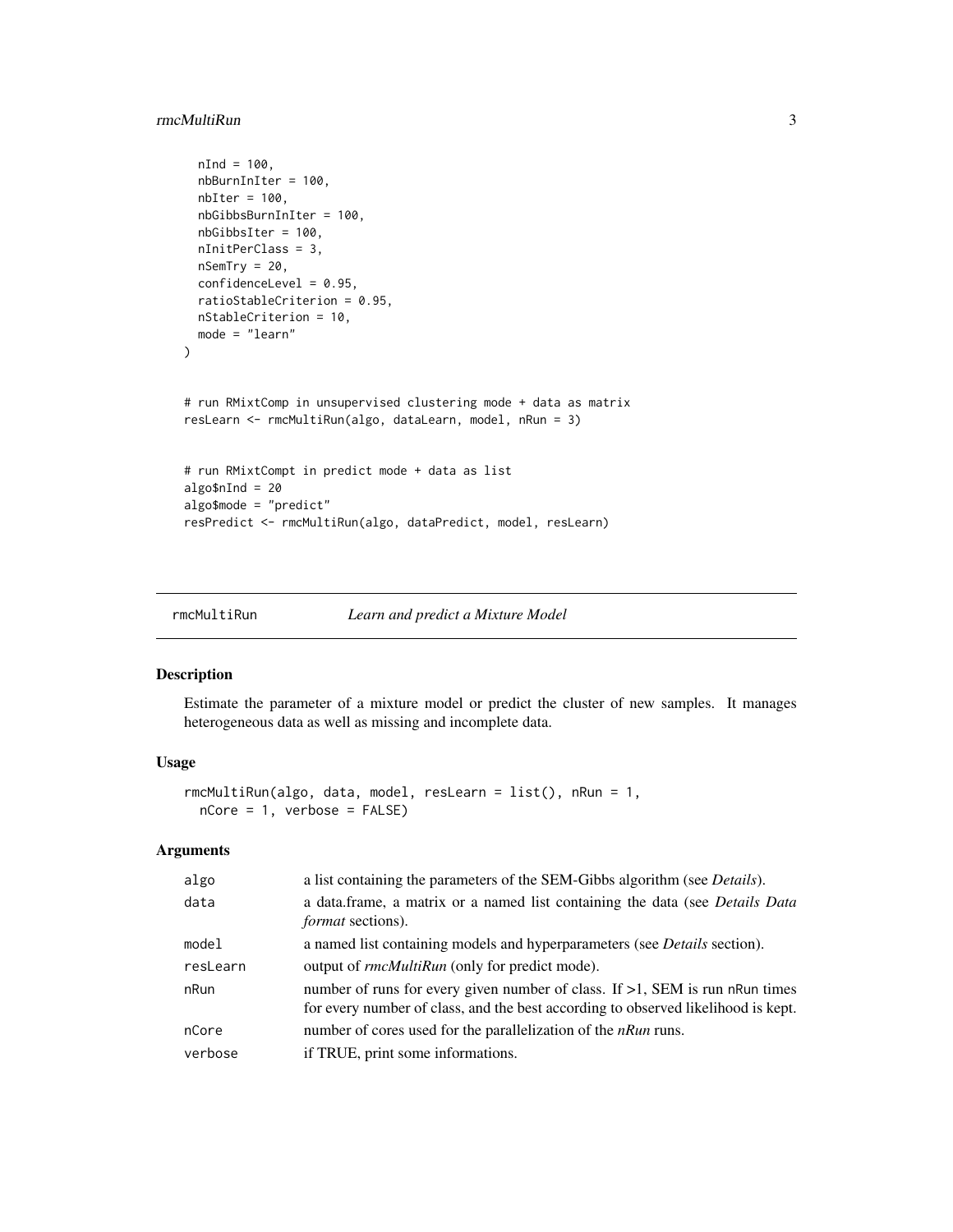#### Details

The *data* object is a list where each element correponds to a variable, each element must be named. Missing and incomplete data are managed, see section *Data format* for how to format them.

The *model* object is a named list containing the variables to use in the model. All variables listed in the *model* object must be in the *data* object. *model* can contain less variables than *data*. An element of the list corresponds to a model which is described by a list of 2 elements: type containing the model name and paramStr containing the hyperparameters. For example: model <-list(real1 = list(type = "Gaussian",paramStr = ""),func1 = list(type = "Func\_CS",paramStr = "nSub: 4,nCoeff: 2")).

Eight models are available in RMixtComp: *Gaussian*, *Multinomial*, *Poisson*, *NegativeBinomial*, *Weibull*, *Func\_CS*, *Func\_SharedAlpha\_CS*, *Rank\_ISR*. *Func\_CS* and *Func\_SharedAlpha\_CS* models require hyperparameters: the number of subregressions of functional and the number of coefficients of each subregression. These hyperparameters are specified by: *nSub: i, nCoeff: k* in the *paramStr* field of the *model* object. The *Func\_SharedAlpha\_CS* is a variant of the *Func\_CS* model with the alpha parameter shared between clusters. It means that the start and end of each subregression will be the same across the clusters.

To perform a (semi-)supervised clustering, user can add a variable named *z\_class* in the data and model objects with *LatentClass* as model in the model object.

The *algo* object is a list containing the different number of iterations for the algorithm. The algorithm is decomposed in a burn-in phase and a normal phase. Estimates from the burn-in phase are not shown in output.

- nClass: number of class
- nInd: number of individuals
- nbBurnInIter: Number of iterations of the burn-in part of the SEM algorithm.
- nbIter: Number of iterations of the SEM algorithm.
- nbGibbsBurnInIter: Number of iterations of the burn-in part of the Gibbs algorithm.
- nbGibbsIter: Number of iterations of the Gibbs algorithm.
- nInitPerClass: Number of individuals used to initialize each cluster (default = 10).
- nSemTry: Number of try of the algorithm for avoiding an error.
- confidenceLevel: confidence level for confidence bounds for parameter estimation
- ratioStableCriterion: stability partition required to stop earlier the SEM
- nStableCriterion: number of iterations of partition stability to stop earlier the SEM

#### Value

An object of class MixtComp

#### Data format

- Gaussian data: Gaussian data are real values with the dot as decimal separator. Missing data are indicated by a *?*. Partial data can be provided through intervals denoted by *[a:b]* where *a* (resp. *b*) is a real or *-inf* (resp. *+inf*).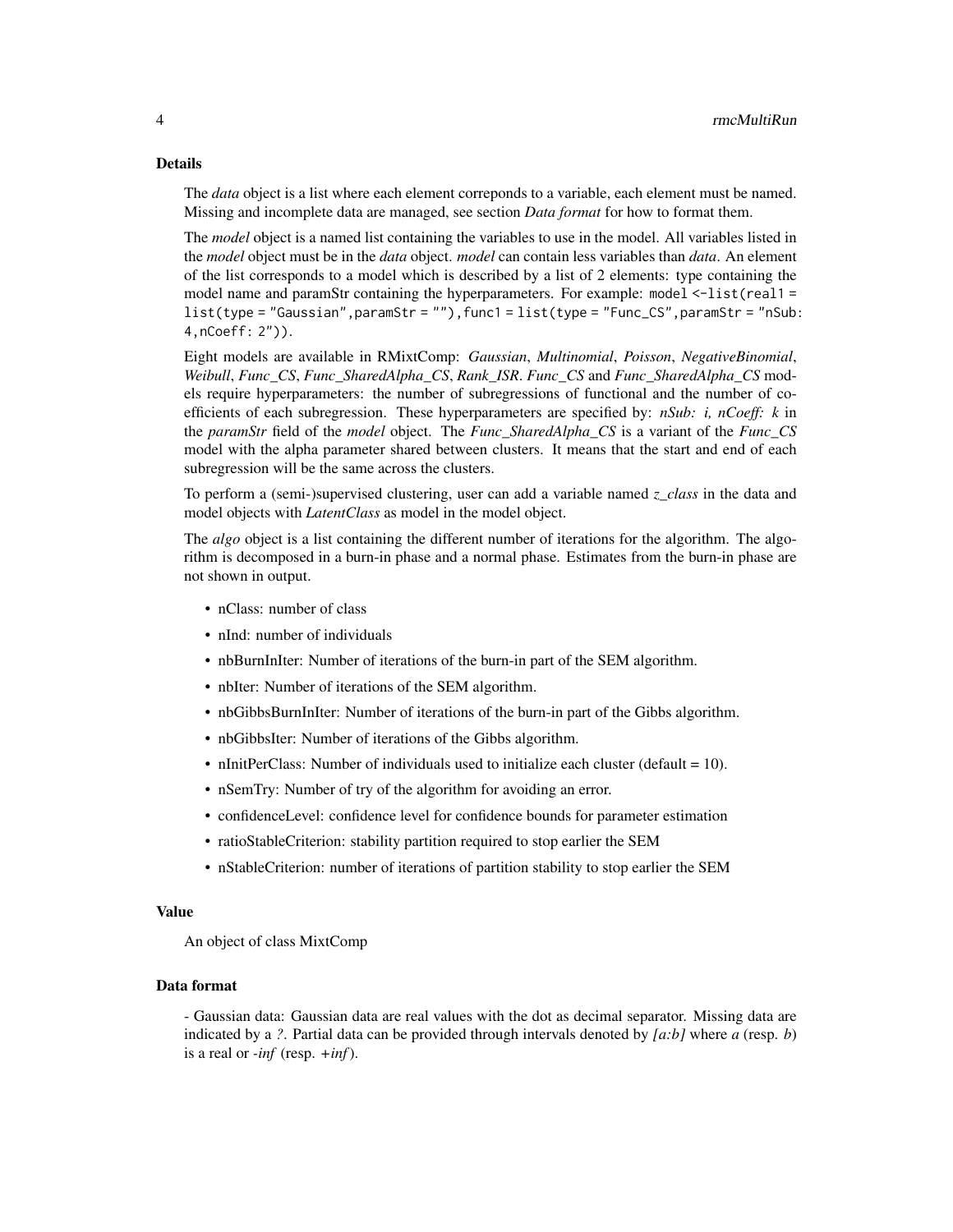#### rmcMultiRun 5

- Categorical Data: Categorical data must be consecutive integer with 1 as minimal value. Missing data are indicated by a *?*. For partial data, a list of possible values can be provided by  $a_1, \ldots, a_j$ , where *a i* denotes a categorical value.

- Poisson and NegativeBinomial Data: Poisson and NegativeBinomial data must be positive integer. Missing data are indicated by a *?*. Partial data can be provided through intervals denoted by *[a:b]* where *a* and *b* are positive integers. *b* can be *+inf*.

- Weibull Data: Weibull data are real positive values with the dot as decimal separator. Missing data are indicated by a *?*. Partial data can be provided through intervals denoted by *[a:b]* where *a* and *b* are positive reals. *b* can be *+inf*.

- Rank data: The format of a rank is: *o\_1, . . . , o\_j* where o\_1 is an integer corresponding to the number of the object ranked in 1st position. For example: 4,2,1,3 means that the fourth object is ranked first then the second object is in second position and so on. Missing data can be specified by replacing and object by a *?* or a list of potential object, for example: *4, {2 3}, {2 1}, ?* means that the object ranked in second position is either the object number 2 or the object number 3, then the object ranked in third position is either the object 2 or 1 and the last one can be anything. A totally missing rank is spedified by *?,?,. . . ,?*

- Functional data: The format of a fonctional data is: *time\_1:value\_1,. . . , time\_j:value\_j*. Between individuals, functional data can have different length and different time.  $i$  is the number of subregressions in a functional data and *k* the number of coefficients of each regression ( $2 =$  linear,  $3 =$ quadratic, ...). Missing data are not supported.

- z\_class: To perform a (semi-)supervised clustering, user can add a variable named 'z\_class' (with eventually some missing values) with "LatentClass" as model. Missing data are indicated by a *?*. For partial data, a list of possible values can be provided by *a\_1,. . . ,a\_j*, where *a\_i* denotes a class number.

#### MixtComp object

A MixtComp object is a result of a single run of MixtComp algorithm. It is a list containing three elements *mixture*, *variable* and *algo*. If MixtComp fails to run, the list contains a single element: warnLog containing error messages.

The *mixture* element contains

- BIC: value of BIC
- ICL: value of ICL
- nbFreeParameters: number of free parameters of the mixture
- lnObservedLikelihood: observed loglikelihood
- InCompletedLikelihood: completed loglikelihood
- IDClass: entropy used to compute the discriminative power
- delta: similarities between variables
- completedProbabilityLogBurnIn: evolution of the completed log-probability during the burnin period (can be used to check the convergence and determine the ideal number of iteration)
- completedProbabilityLogRun: evolution of the completed log-probability after the burn-in period (can be used to check the convergence and determine the ideal number of iteration)
- runTime: list containing the total execution time in seconds and the execution time of some subpart.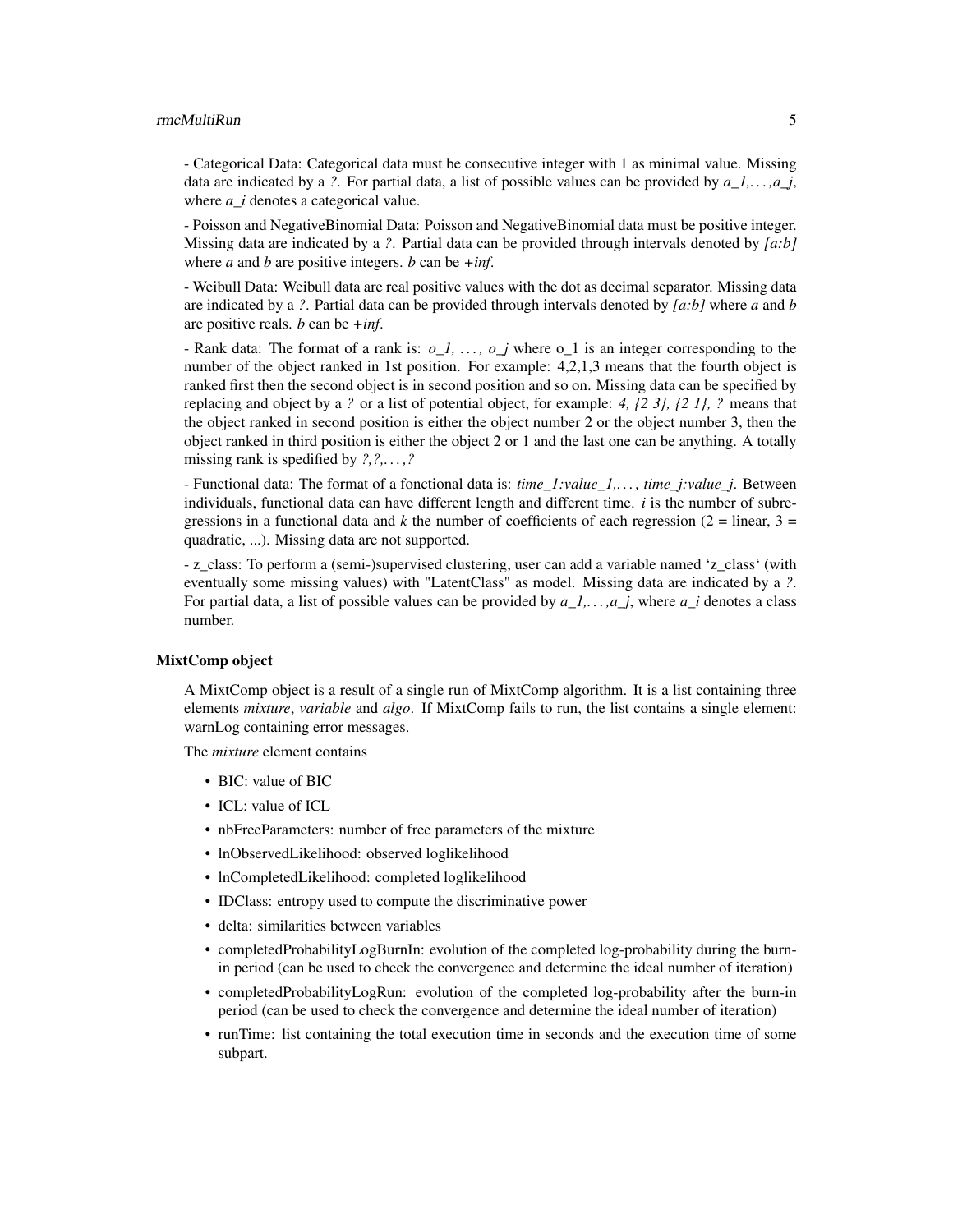<span id="page-5-0"></span>• InProbaGivenClass: log-proportion + log-probability of  $x_i$  for each class

The *algo* list contains a copy of *algo* parameter with extra elements: nInd, nClass, mode ("learn" or "predict").

The *variable* list contains 3 lists : *data*, *type* and *param*. Each of these lists contains a list for each variable (the name of each list is the name of the variable) and for the class of samples (*z\_class*). The *type* list contains the model used for each variable.

Each list of the *data* list contains the completed data in the *completed* element and some statistics about them (*stat*).

The estimated parameter can be found in the *stat* element in the *param* list (see Section *View of an output object*). For more details about the parameters of each model, you can refer to [rnorm,](#page-0-0) [rpois,](#page-0-0) [rweibull,](#page-0-0) [rnbinom,](#page-0-0) [rmultinom,](#page-0-0) or references in the *References* section.

#### View of a MixtComp object

|

Example of output object with variables named "categorical", "gaussian", "rank", "functional", "poisson", "nBinom" and "weibull" with respectively *Multinomial*, *Gaussian*, *Rank\_ISR*, *Func\_CS* (or *Func\_SharedAlpha\_CS*), *Poisson*, *NegativeBinomial* and *Weibull* as model.

| output   |                    |                                                                                                                                                                                                                               |
|----------|--------------------|-------------------------------------------------------------------------------------------------------------------------------------------------------------------------------------------------------------------------------|
|          | algo               | nbBurnInIter<br>  nbIter<br>  nbGibbsBurnInIter<br>  nbGibbsIter<br>  nInitPerClass<br>$\mathsf{l}$ nSemTry<br>  ratioStableCriterion<br>  nStableCriterion<br>  confidenceLevel<br>l_mode<br>  nInd<br>l_nClass              |
|          | mixture            | <b>BIC</b><br>$ $ ICL<br>  InCompletedLikelihood<br>  lnObservedLikelihood<br>  IDClass<br>  delta<br>  runTime<br>nbFreeParameters<br> _completedProbabilityLogBurnIn<br> _completedProbabilityLogRun<br>  InProbaGivenClass |
| variable | $_{\rm \_\, type}$ | $\angle$ z_class                                                                                                                                                                                                              |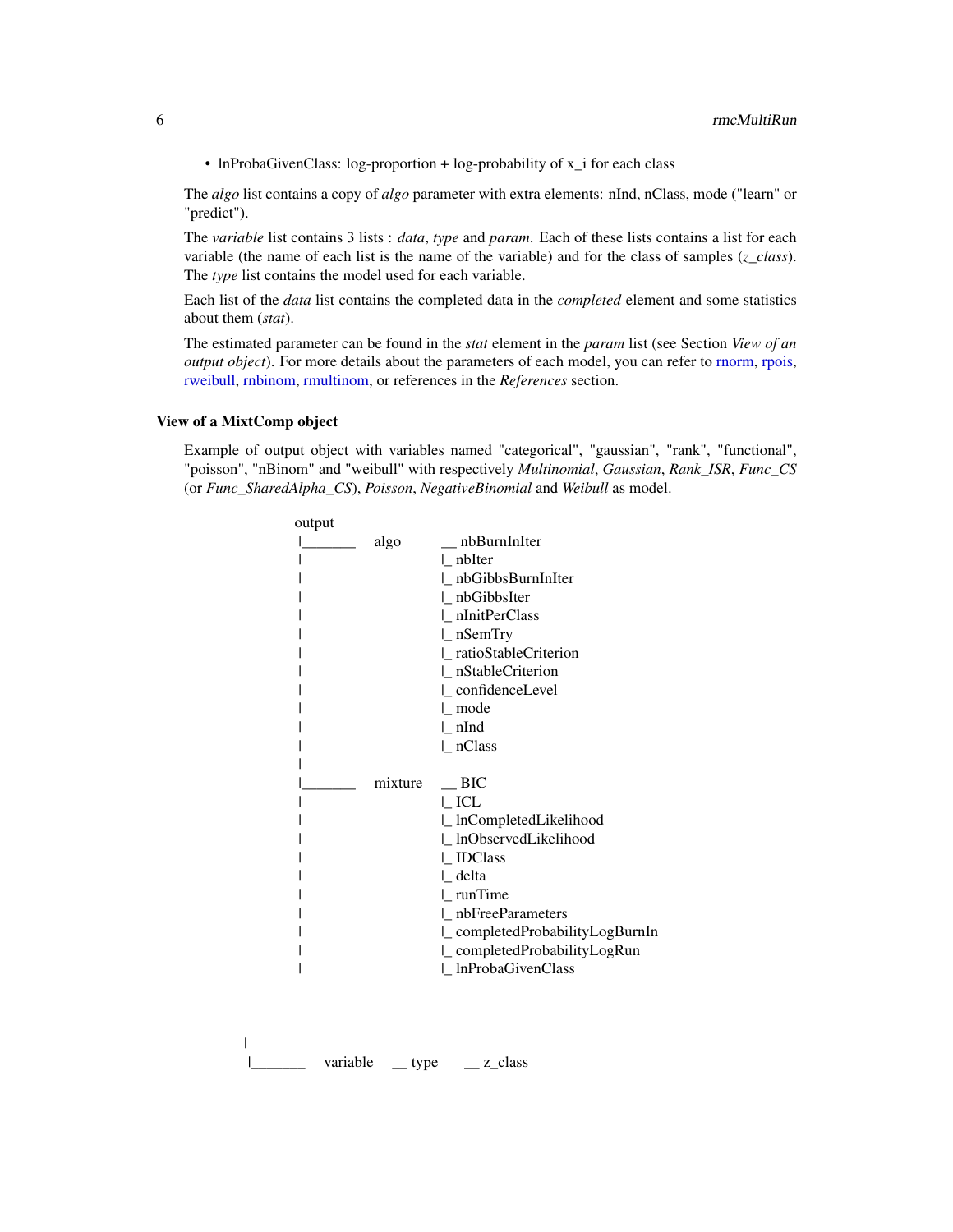

#### Author(s)

Quentin Grimonprez

#### Examples

```
dataLearn \leq list(var1 = as.character(c(rnorm(50, -2, 0.8), rnorm(50, 2, 0.8))),
                 var2 = as.charAter(c(rnorm(50, 2), rpois(50, 8))))dataPredict <- list(var1 = as.character(c(rnorm(10, -2, 0.8), rnorm(10, 2, 0.8))),
                   var2 = as.character(c(rnorm(10, 2), rpois(10, 8))))
model <- list(var1 = list(type = "Gaussian", paramStr = ""),
```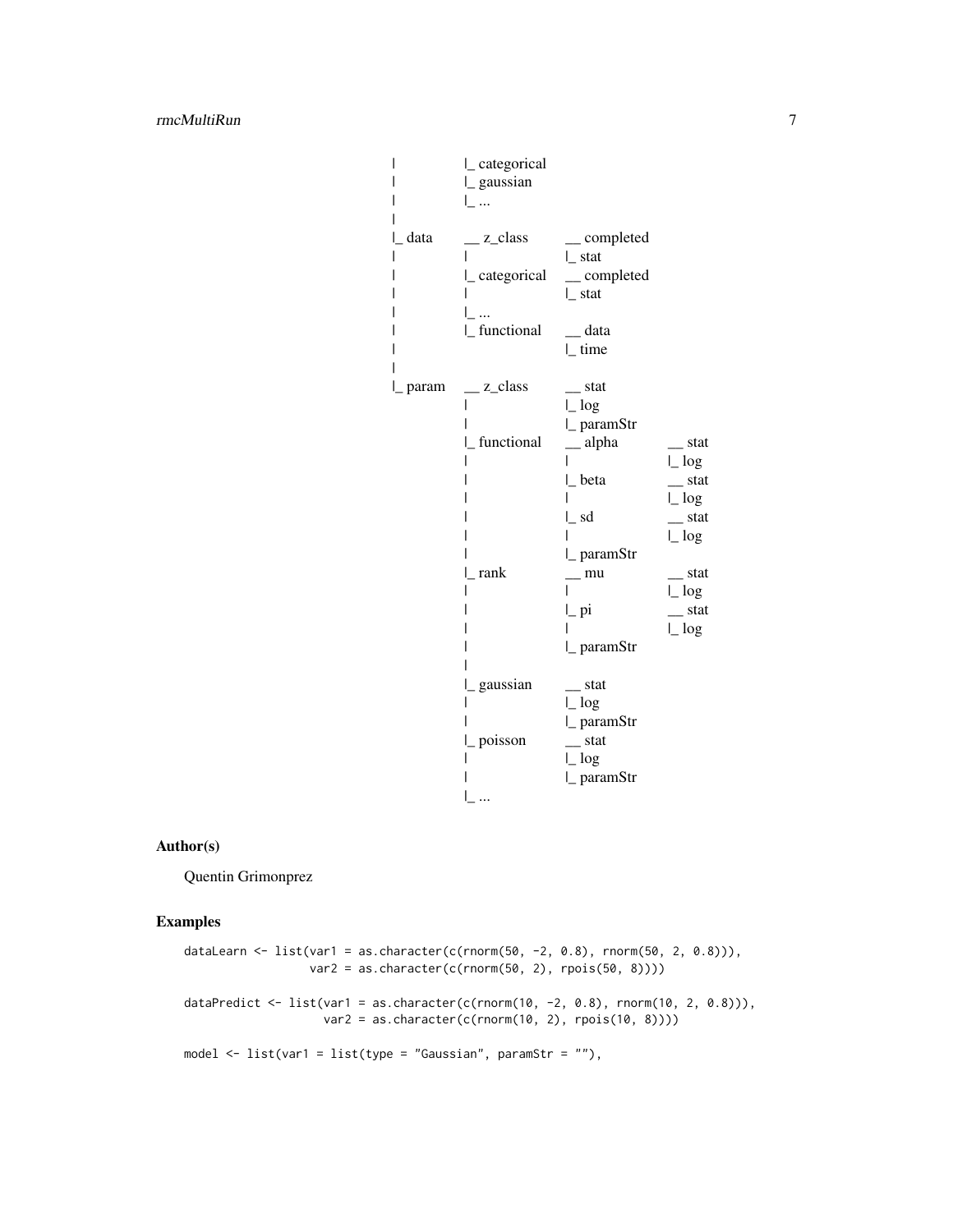```
var2 = list(type = "Poisson", paramStr = "")algo <- list(
 nClass = 2,
 nInd = 100,nbBurnInIter = 100,
 nbIter = 100,nbGibbsBurnInIter = 100,
 nbGibbsIter = 100,
 nInitPerClass = 3,
 nSemTry = 20,
 confidenceLevel = 0.95,
  ratioStableCriterion = 0.95,
  nStableCriterion = 10,
 mode = "learn"
\mathcal{L}# run RMixtComp in unsupervised clustering mode + data as matrix
resLearn <- rmcMultiRun(algo, dataLearn, model, nRun = 3)
# run RMixtCompt in predict mode + data as list
algo$nInd = 20
algo$mode = "predict"
resPredict <- rmcMultiRun(algo, dataPredict, model, resLearn)
```